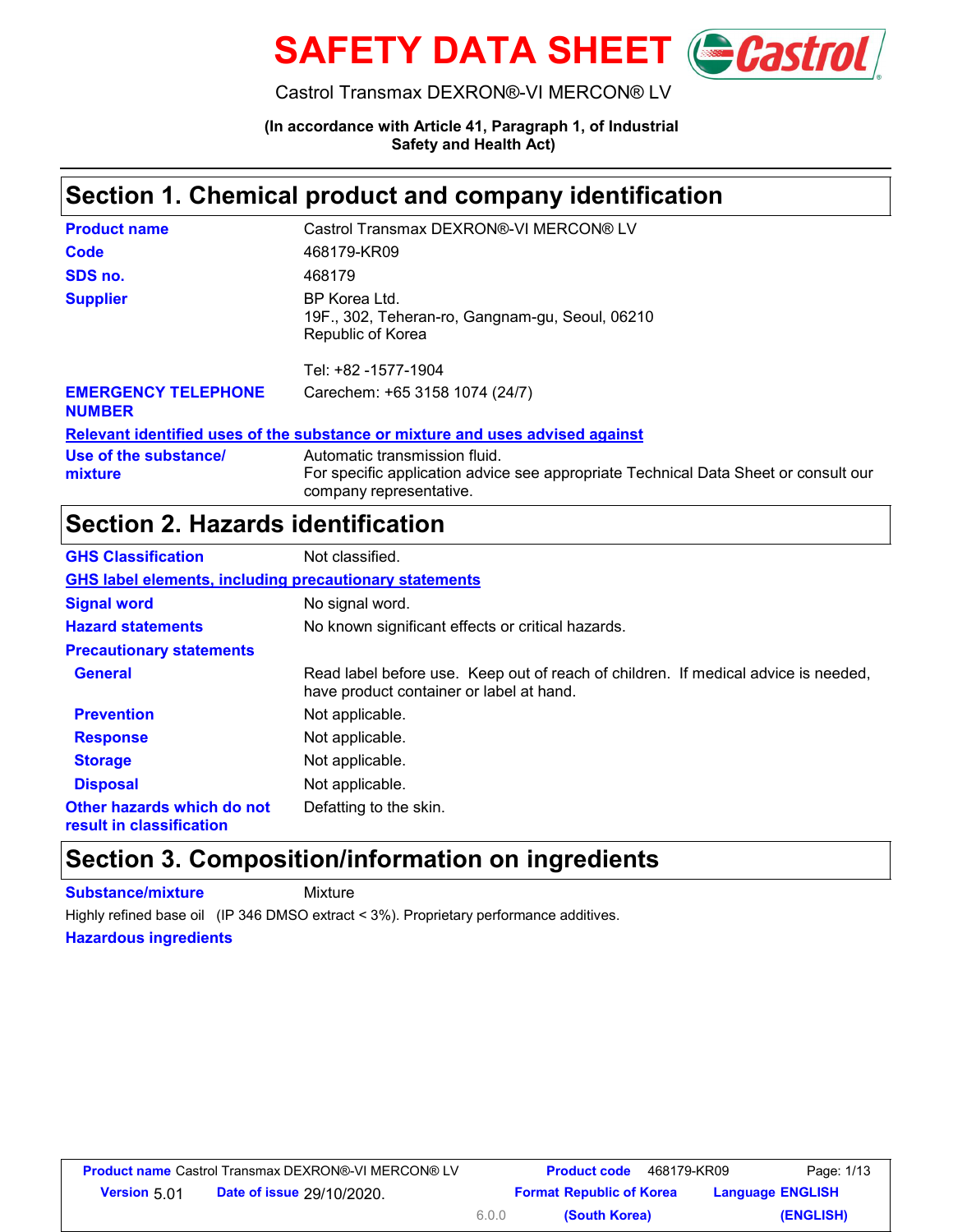### **Section 3. Composition/information on ingredients**

| <b>Ingredient name</b>                                                                            | <b>Synonym</b>                                                                                                                                                                                                                                                                                                                                                                                                                                                                                                                                                             | <b>CAS number</b> | $\frac{9}{6}$   |
|---------------------------------------------------------------------------------------------------|----------------------------------------------------------------------------------------------------------------------------------------------------------------------------------------------------------------------------------------------------------------------------------------------------------------------------------------------------------------------------------------------------------------------------------------------------------------------------------------------------------------------------------------------------------------------------|-------------------|-----------------|
| Distillates (petroleum), hydrotreated heavy<br>paraffinic                                         | Baseoil - unspecified;<br>Distillates, petroleum,<br>hydrotreated heavy<br>paraffinic; Mineral oil,<br>petroleum distillates,<br>hydrotreated heavy<br>paraffinic; Distillates<br>(petroleum), hydro-treated<br>heavy paraffinic; Paraffin oil;<br>HYDROTREATED HEAVY<br>PARAFFINIC DISTILLATE;<br><b>DISTILLATES</b><br>(PETROLEUM)<br><b>HYDROFVLD; Distillates</b><br>(petroleum), hydrotreated<br>heavy paraffinic, Baseoil -<br>unspecified                                                                                                                           | 64742-54-7        | 51.217          |
| Distillates (petroleum), hydrotreated light<br>paraffinic                                         | Baseoil - unspecified;<br>Distillates, petroleum,<br>hydrotreated light paraffinic;<br>Mineral oil, petroleum<br>distillates, hydrotreated<br>light paraffinic; Mineral oil,<br>petroleum distillates,<br>hydrotreated (mild) light<br>paraffinic; Distillates<br>(petroleum), hydro-treated<br>light paraffinic; Paraffin oil;<br><b>DISTILLATES</b><br>(PETROLEUM)<br><b>HYDROTREATED LIGHT</b><br>PARAFFINIC;<br>DISTILLATES,<br><b>HYDROTREATED LIGHT</b><br><b>PARAFFINIC; Distillates</b><br>(petroleum), hydrotreated<br>light paraffinic, Baseoil -<br>unspecified | 64742-55-8        | 40.508          |
| Methacrylate copolymer<br>Lubricating oils (petroleum), C15-30,<br>hydrotreated neutral oil-based | Baseoil - unspecified;<br>Lubricating oils, petroleum,<br>C15-30, hydrotreated<br>neutral oil based; Paraffin<br>oil; Lubricating oils<br>(petroleum), C15-C30,<br>hydrotreated neutral oil-<br>based; Lubricating oils,<br>petroleum,<br>C15-30-hydrotreated<br>neutral oil-based;<br>Lubricating oils (petroleum),<br>(C=15-30), hydrotreated<br>neutral oil-based; OILS,<br><b>LUBRICATING</b><br>(PETROLEUM)<br><b>HYDROTREATED</b>                                                                                                                                    | 72623-86-0        | 1.9764<br>1.647 |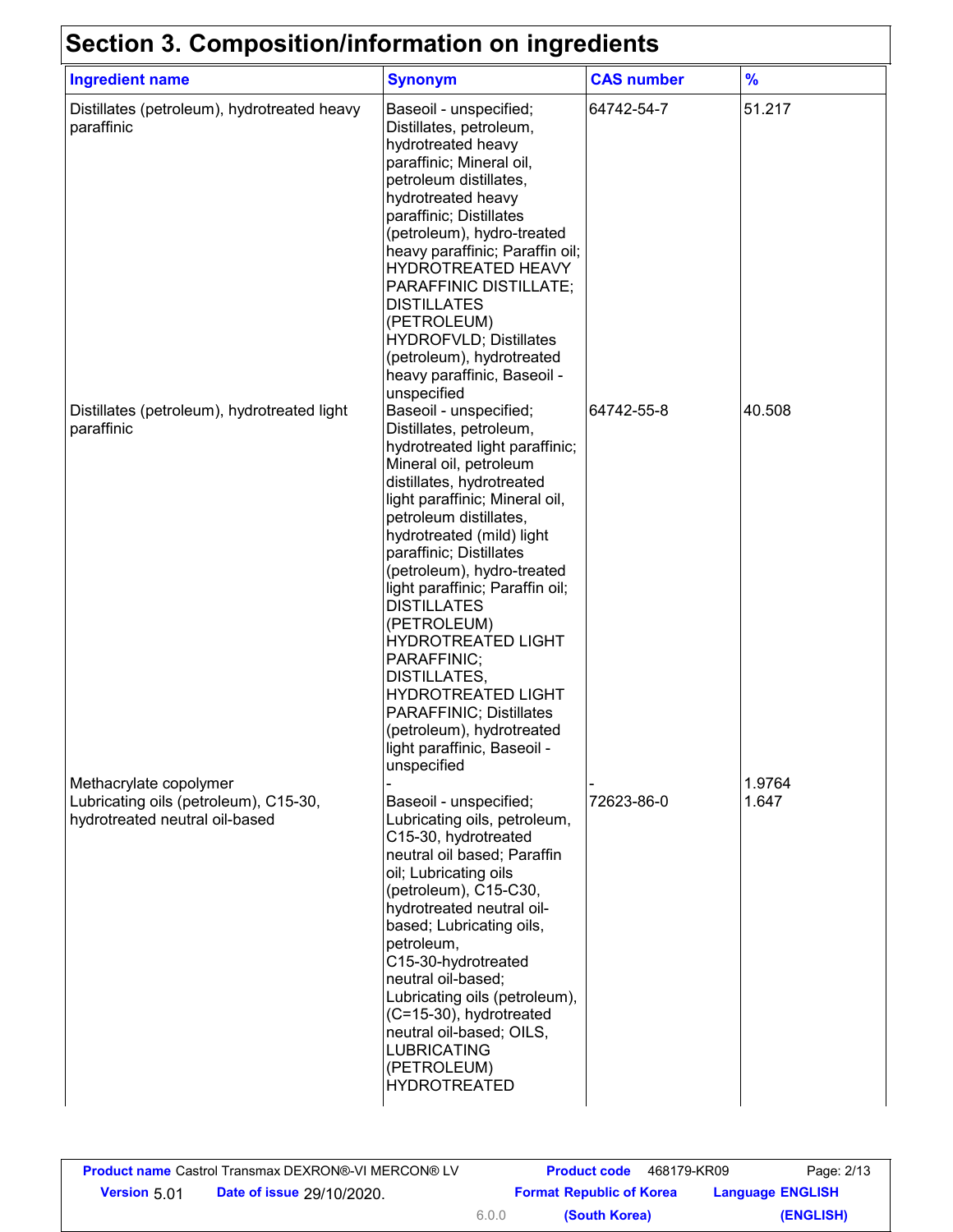## **Section 3. Composition/information on ingredients**

| Section 3. Composition/information on ingredients |                                 |            |          |
|---------------------------------------------------|---------------------------------|------------|----------|
|                                                   | <b>NEUTRAL OIL-BASED</b>        |            |          |
|                                                   | C15-30; Lubricating oils        |            |          |
|                                                   | (petroleum), C15-30,            |            |          |
|                                                   | hydrotreated neutral oil-       |            |          |
|                                                   | based, Baseoil - unspecified    |            |          |
| Distillates (petroleum), hydrotreated light       | Baseoil - unspecified;          | 64742-55-8 | 1.098    |
| paraffinic                                        | Distillates, petroleum,         |            |          |
|                                                   | hydrotreated light paraffinic;  |            |          |
|                                                   | Mineral oil, petroleum          |            |          |
|                                                   | distillates, hydrotreated       |            |          |
|                                                   | light paraffinic; Mineral oil,  |            |          |
|                                                   | petroleum distillates,          |            |          |
|                                                   | hydrotreated (mild) light       |            |          |
|                                                   | paraffinic; Distillates         |            |          |
|                                                   | (petroleum), hydro-treated      |            |          |
|                                                   | light paraffinic; Paraffin oil; |            |          |
|                                                   | <b>DISTILLATES</b>              |            |          |
|                                                   | (PETROLEUM)                     |            |          |
|                                                   | <b>HYDROTREATED LIGHT</b>       |            |          |
|                                                   | PARAFFINIC;                     |            |          |
|                                                   | DISTILLATES,                    |            |          |
|                                                   | <b>HYDROTREATED LIGHT</b>       |            |          |
|                                                   | PARAFFINIC; Distillates         |            |          |
|                                                   | (petroleum), hydrotreated       |            |          |
|                                                   | light paraffinic, Baseoil -     |            |          |
|                                                   | unspecified                     |            |          |
| Bis (2-hydroxyethyl) tallow alkylamine            | Ethanol, 2,2'-iminobis-, N-     | 61791-44-4 | 0.099918 |
|                                                   | tallow alkyl derivatives;       |            |          |
|                                                   | Amines, tallow alkyl,           |            |          |
|                                                   | ethoxylated; Alkyl* N,N-bis     |            |          |
|                                                   | (2-hydroxyethyl) amine; 2,2'-   |            |          |
|                                                   | Iminobisethanol N-              |            |          |
|                                                   | Talgalkylderivate; N-Tallow     |            |          |
|                                                   | alkyl-2,2'-iminobisethanol;     |            |          |
|                                                   | N-Tallalkyl-2,2'-               |            |          |
|                                                   | iminobisethanol; 2,2'-          |            |          |
|                                                   | Iminobisethanol, N-tallow       |            |          |
|                                                   | alkyl derivs.; BIS TALLOW       |            |          |
|                                                   | (2-HYDROXYETHYL)                |            |          |
|                                                   | AMINE; ETHANOL, 2,2'-           |            |          |
|                                                   | IMINOBIS-, N-TALLOW             |            |          |
|                                                   | <b>ALKYL DERIVATIVE;</b>        |            |          |
|                                                   | DERIVATIVES, ETHANOL,           |            |          |
|                                                   | 2,2'-IMINOBIS, N-TALLOW         |            |          |
|                                                   | ALKYL; Ethanol, 2, 2'-          |            |          |
|                                                   | iminobis-, N-tallow alkyl       |            |          |
|                                                   | dervis.                         |            |          |
| dimantine                                         | 1-Octadecanamine, N,N-          | 124-28-7   | 0.099918 |
|                                                   | dimethyl-;                      |            |          |
|                                                   | Dimethylstearylamine; N,N-      |            |          |
|                                                   | Dimethyloctadecylamine;         |            |          |
|                                                   | Octadecyldimethylamine;         |            |          |
|                                                   | Dimethyl stearamine;            |            |          |
|                                                   | dimethyl(octadecyl)amine;       |            |          |
|                                                   | N,N-dimethyloctadecan-          |            |          |
|                                                   | 1-amine; Octadecylamine,        |            |          |
|                                                   | N,N-dimethyl;                   |            |          |
|                                                   | Dimethyloctadecylamine; N,      |            |          |
|                                                   |                                 |            |          |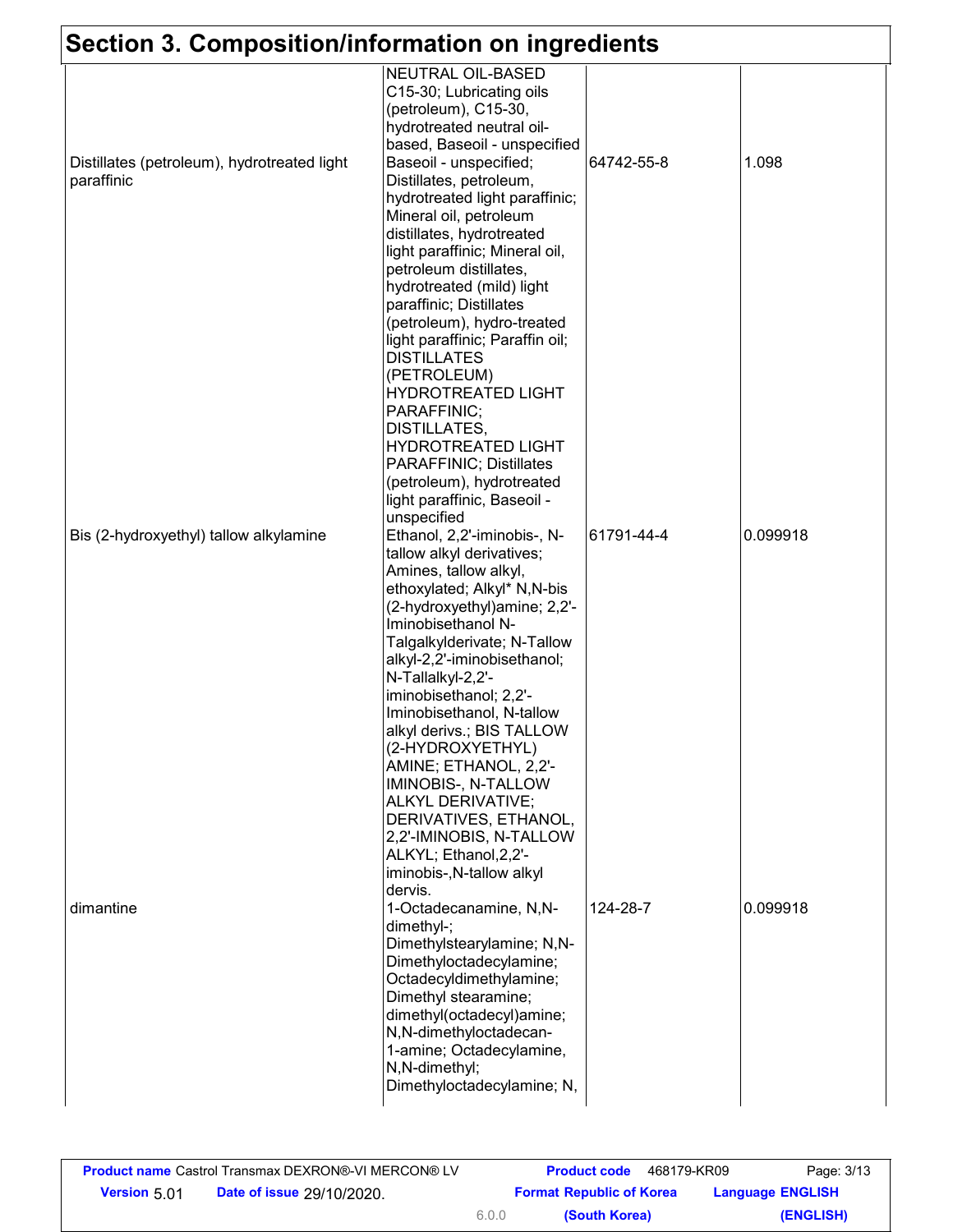|                                         | N-Dimethyl-                                             |            |         |
|-----------------------------------------|---------------------------------------------------------|------------|---------|
|                                         | 1-octadecanamine; N,N-                                  |            |         |
|                                         | dimethyl-octadecan-                                     |            |         |
|                                         | 1-amine                                                 |            |         |
| 3-(isodecyloxy)propylamine              | 1-Propanamine, 3-                                       | 30113-45-2 | 0.0549  |
|                                         | (isodecyloxy)-; 3-(decyl-                               |            |         |
|                                         | (branched)-alkyloxy)propan-<br>1-amine:                 |            |         |
|                                         | Isodecyloxypropylamine;                                 |            |         |
|                                         |                                                         |            |         |
|                                         | 3-Isodecyloxypropylamine;<br>Propylamine, 3-isodecoxy-; |            |         |
|                                         | 3-(Isodecyloxy)propan-                                  |            |         |
|                                         | 1-amine; Alkyl(C1-20)                                   |            |         |
|                                         | -3-aminopropyl ether; 3-                                |            |         |
|                                         | (Isodecyloxy)                                           |            |         |
|                                         | -1-propanamine                                          |            |         |
| 2-(2-heptadec-8-enyl-2-imidazolin-1-yl) | 1H-Imidazole-1-ethanol, 2-                              | 95-38-5    | 0.03294 |
| ethanol                                 | (8-heptadecen-1-yl)                                     |            |         |
|                                         | -4,5-dihydro-; 1H-Imidazole-                            |            |         |
|                                         | 1-ethanol, 2-                                           |            |         |
|                                         | (8-heptadecenyl)                                        |            |         |
|                                         | -4,5-dihydro-; 2-Imidazoline-                           |            |         |
|                                         | 1-ethanol, 2-                                           |            |         |
|                                         | (8-heptadecenyl)-; 2-                                   |            |         |
|                                         | (8-heptadecenyl)                                        |            |         |
|                                         | -2-imidazoline-1-ethanol; 1-                            |            |         |
|                                         | (2-Hydroxyethyl)-2-                                     |            |         |
|                                         | (heptadecenyl)imidazoline;                              |            |         |
|                                         | <b>OLEYL HYDROXYETHYL</b>                               |            |         |
|                                         | IMIDAZOLINE; 2-                                         |            |         |
|                                         | (2-heptadec-8-enyl-                                     |            |         |
|                                         | 2-imidazolin-1-yl)ethanol/(Z)                           |            |         |
|                                         | -2-(8-heptadecenyl)                                     |            |         |
|                                         | -4,5-dihydro-1H-imidazole-                              |            |         |
|                                         | 1-ethanol; Oleyl imidazoline;                           |            |         |
|                                         | Reaction product of oleic                               |            |         |
|                                         | acid and 2-                                             |            |         |
|                                         | (2-aminoethylamino)                                     |            |         |
|                                         | ethanol; AMINE O; 2-Alkyl                               |            |         |
|                                         | (or alkenyl, C8-18)                                     |            |         |
|                                         | -1-hydroxyethylimidazoline                              |            |         |

#### **Non-hazardous ingredients**

| <b>Ingredient name</b> | <b>Synonym</b> | <b>CAS number</b> | $\frac{9}{6}$      |
|------------------------|----------------|-------------------|--------------------|
| Trade secret.          | Trade secret.  | ITrade secret.    | $10.549 - 0.99918$ |
| l Trade secret.        | Trade secret.  | lTrade secret.    | 10.3294 - 0.549    |
| l Trade secret.        | Trade secret.  | ITrade secret.    | 10.1098 - 0.3294   |

**There are no additional ingredients present which, within the current knowledge of the supplier and in the concentrations applicable, are classified as hazardous to health or the environment and hence require reporting in this section.**

**Occupational exposure limits, if available, are listed in Section 8.**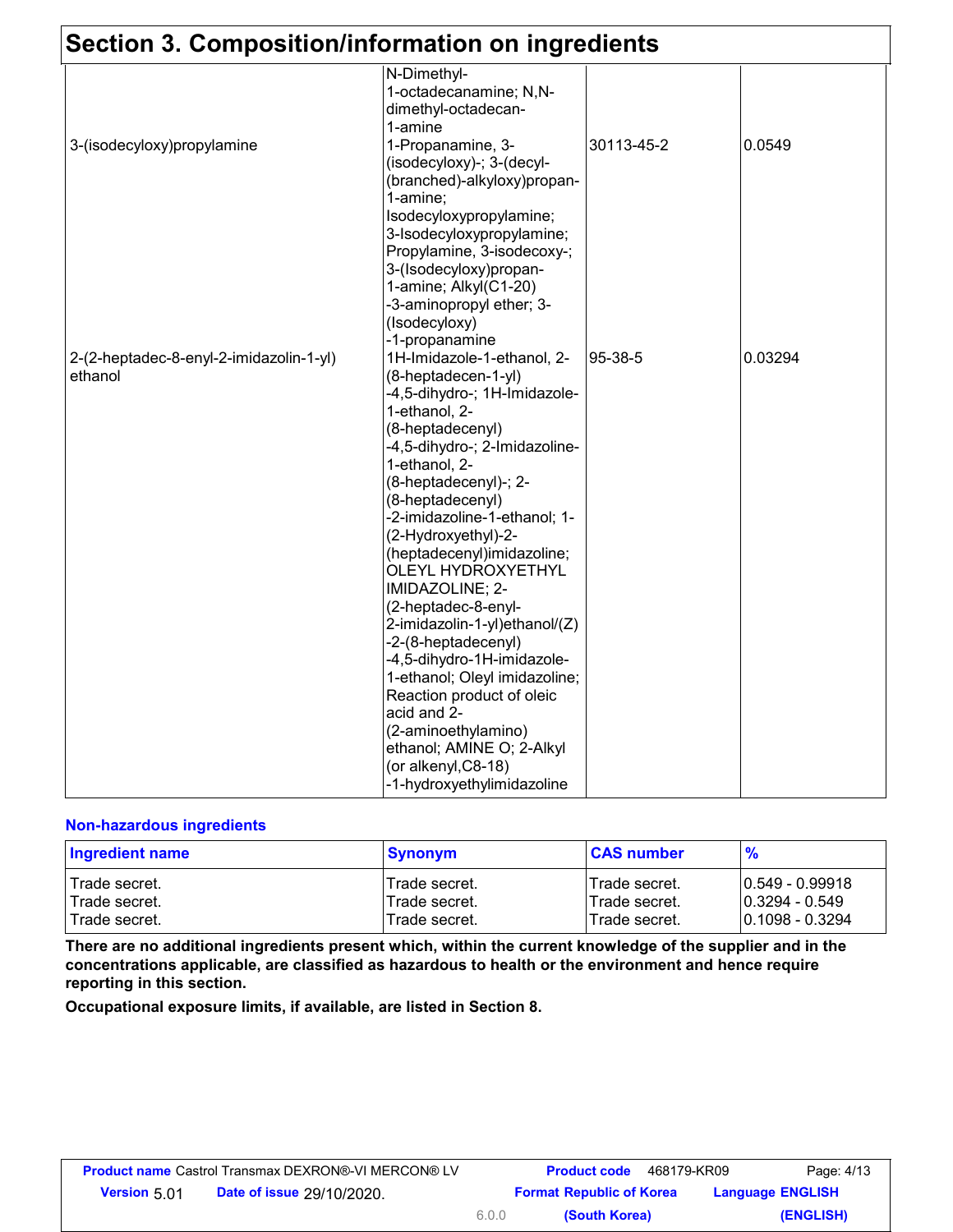# **Section 4. First aid measures**

| <b>Eye contact</b>                | In case of contact, immediately flush eyes with plenty of water for at least 15<br>minutes. Eyelids should be held away from the eyeball to ensure thorough rinsing.<br>Check for and remove any contact lenses. Get medical attention. |
|-----------------------------------|-----------------------------------------------------------------------------------------------------------------------------------------------------------------------------------------------------------------------------------------|
| <b>Skin contact</b>               | Wash skin thoroughly with soap and water or use recognised skin cleanser.<br>Remove contaminated clothing and shoes. Wash clothing before reuse. Clean<br>shoes thoroughly before reuse. Get medical attention if symptoms occur.       |
| <b>Inhalation</b>                 | If inhaled, remove to fresh air. Get medical attention if symptoms occur.                                                                                                                                                               |
| <b>Ingestion</b>                  | Do not induce vomiting unless directed to do so by medical personnel. Get medical<br>attention if symptoms occur.                                                                                                                       |
|                                   | Indication of immediate medical attention and special treatment needed, if necessary                                                                                                                                                    |
| <b>Specific treatments</b>        | No specific treatment.                                                                                                                                                                                                                  |
| <b>Notes to physician</b>         | Treatment should in general be symptomatic and directed to relieving any effects.                                                                                                                                                       |
| <b>Protection of first-aiders</b> | No action shall be taken involving any personal risk or without suitable training.                                                                                                                                                      |
|                                   |                                                                                                                                                                                                                                         |

#### **Section 5. Firefighting measures**

| <b>Extinguishing media</b>                               |                                                                                                                                                                                                   |
|----------------------------------------------------------|---------------------------------------------------------------------------------------------------------------------------------------------------------------------------------------------------|
| <b>Suitable</b>                                          | In case of fire, use foam, dry chemical or carbon dioxide extinguisher or spray.                                                                                                                  |
| <b>Not suitable</b>                                      | Do not use water jet.                                                                                                                                                                             |
| <b>Specific hazards arising</b><br>from the chemical     | In a fire or if heated, a pressure increase will occur and the container may burst.                                                                                                               |
| <b>Hazardous thermal</b><br>decomposition products       | Combustion products may include the following:<br>carbon oxides (CO, CO <sub>2</sub> ) (carbon monoxide, carbon dioxide)                                                                          |
| <b>Special protective</b><br>equipment for fire-fighters | Fire-fighters should wear positive pressure self-contained breathing apparatus<br>(SCBA) and full turnout gear.                                                                                   |
| <b>Special protective actions</b><br>for fire-fighters   | No action shall be taken involving any personal risk or without suitable training.<br>Promptly isolate the scene by removing all persons from the vicinity of the incident if<br>there is a fire. |

## **Section 6. Accidental release measures**

| <b>Personal precautions,</b><br>protective equipment and<br>emergency procedures | No action shall be taken involving any personal risk or without suitable training.<br>Evacuate surrounding areas. Keep unnecessary and unprotected personnel from<br>entering. Do not touch or walk through spilt material. Put on appropriate personal<br>protective equipment. Floors may be slippery; use care to avoid falling.                                                                |
|----------------------------------------------------------------------------------|----------------------------------------------------------------------------------------------------------------------------------------------------------------------------------------------------------------------------------------------------------------------------------------------------------------------------------------------------------------------------------------------------|
| <b>Environmental precautions</b>                                                 | Avoid dispersal of spilt material and runoff and contact with soil, waterways, drains<br>and sewers. Inform the relevant authorities if the product has caused environmental<br>pollution (sewers, waterways, soil or air).                                                                                                                                                                        |
| <b>Methods and material for containment and cleaning up</b>                      |                                                                                                                                                                                                                                                                                                                                                                                                    |
| <b>Small spill</b>                                                               | Stop leak if without risk. Move containers from spill area. Absorb with an inert<br>material and place in an appropriate waste disposal container. Dispose of via a<br>licensed waste disposal contractor.                                                                                                                                                                                         |
| <b>Large spill</b>                                                               | Stop leak if without risk. Move containers from spill area. Prevent entry into sewers,<br>water courses, basements or confined areas. Contain and collect spillage with non-<br>combustible, absorbent material e.g. sand, earth, vermiculite or diatomaceous earth<br>and place in container for disposal according to local regulations. Dispose of via a<br>licensed waste disposal contractor. |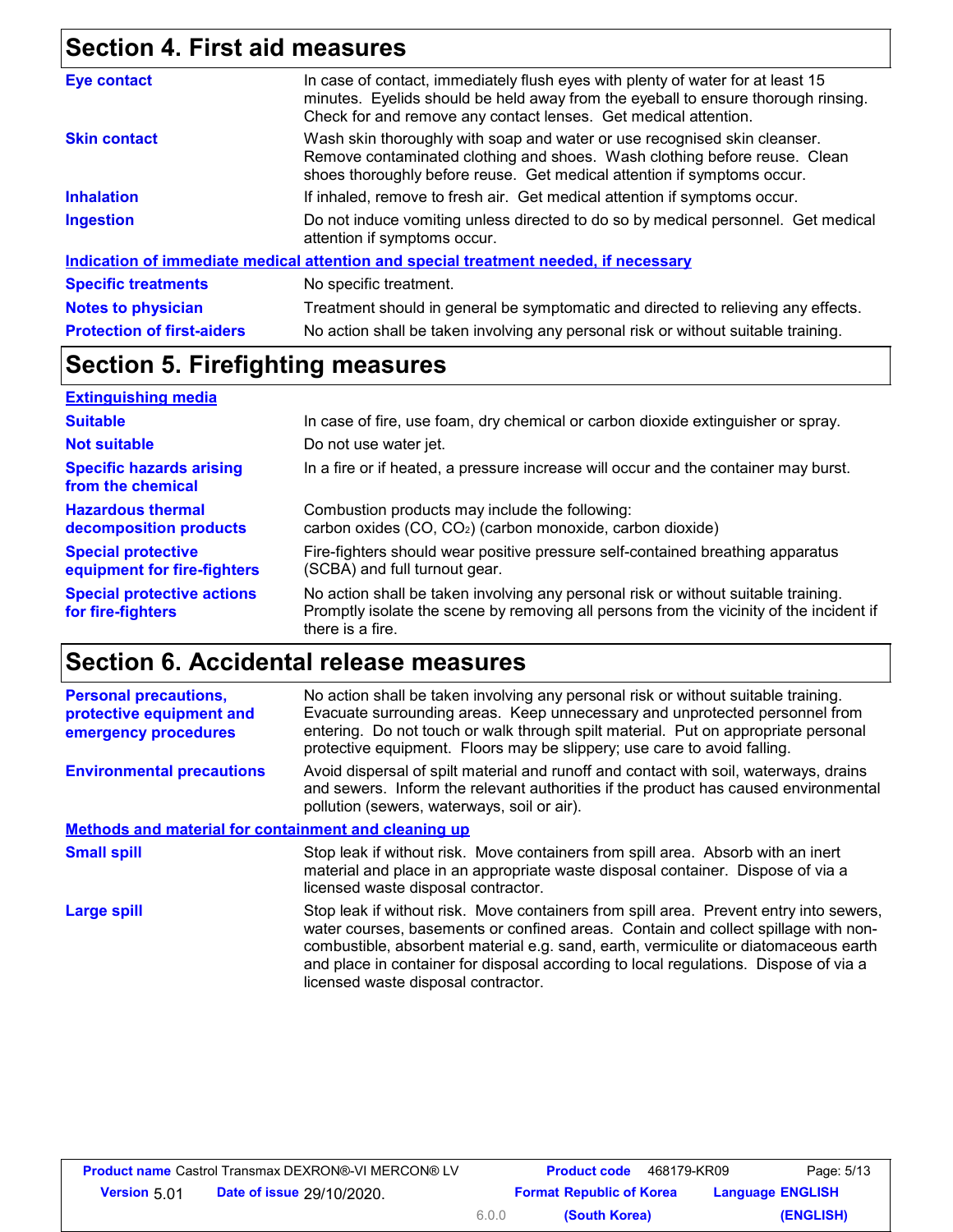### **Section 7. Handling and storage**

| <b>Precautions for safe handling</b>                                             |                                                                                                                                                                                                                                                                                                                                                                                                                                                                                                                                                                                                |
|----------------------------------------------------------------------------------|------------------------------------------------------------------------------------------------------------------------------------------------------------------------------------------------------------------------------------------------------------------------------------------------------------------------------------------------------------------------------------------------------------------------------------------------------------------------------------------------------------------------------------------------------------------------------------------------|
| <b>Protective measures</b>                                                       | Put on appropriate personal protective equipment (see Section 8).                                                                                                                                                                                                                                                                                                                                                                                                                                                                                                                              |
| <b>Advice on general</b><br>occupational hygiene                                 | Eating, drinking and smoking should be prohibited in areas where this material is<br>handled, stored and processed. Wash thoroughly after handling. Remove<br>contaminated clothing and protective equipment before entering eating areas. See<br>also Section 8 for additional information on hygiene measures.                                                                                                                                                                                                                                                                               |
| <b>Conditions for safe</b><br>storage, including any<br><b>incompatibilities</b> | Store in accordance with local regulations. Store in original container protected<br>from direct sunlight in a dry, cool and well-ventilated area, away from incompatible<br>materials (see Section 10) and food and drink. Keep container tightly closed and<br>sealed until ready for use. Store and use only in equipment/containers designed<br>for use with this product. Containers that have been opened must be carefully<br>resealed and kept upright to prevent leakage. Do not store in unlabelled<br>containers. Use appropriate containment to avoid environmental contamination. |
| <b>Not suitable</b>                                                              | Prolonged exposure to elevated temperature                                                                                                                                                                                                                                                                                                                                                                                                                                                                                                                                                     |

## **Section 8. Exposure controls/personal protection**

| <b>Control parameters</b>                                            |                                                                                                                            |
|----------------------------------------------------------------------|----------------------------------------------------------------------------------------------------------------------------|
| <b>Ingredient name</b>                                               | <b>Exposure limits</b>                                                                                                     |
| Distillates (petroleum), hydrotreated heavy paraffinic               | <b>ACGIH TLV (United States).</b><br>TWA: 5 mg/m <sup>3</sup> 8 hours. Issued/Revised:<br>11/2009 Form: Inhalable fraction |
| Distillates (petroleum), hydrotreated light paraffinic               | <b>ACGIH TLV (United States).</b><br>TWA: 5 mg/m <sup>3</sup> 8 hours. Issued/Revised:<br>11/2009 Form: Inhalable fraction |
| Lubricating oils (petroleum), C15-30, hydrotreated neutral oil-based | <b>ACGIH TLV (United States).</b><br>TWA: 5 mg/m <sup>3</sup> 8 hours. Issued/Revised:<br>11/2009 Form: Inhalable fraction |
| Distillates (petroleum), hydrotreated light paraffinic               | <b>ACGIH TLV (United States).</b><br>TWA: 5 mg/m <sup>3</sup> 8 hours. Issued/Revised:<br>11/2009 Form: Inhalable fraction |

Other ingredients including trade secret: not applicable

| <b>Recommended monitoring</b><br>procedures       | If this product contains ingredients with exposure limits, personal, workplace<br>atmosphere or biological monitoring may be required to determine the effectiveness<br>of the ventilation or other control measures and/or the necessity to use respiratory<br>protective equipment. Reference should be made to appropriate monitoring                                                                                                                                                                                                                                                                                                                                                                                                                                                                                                                                                                                                                                                                      |
|---------------------------------------------------|---------------------------------------------------------------------------------------------------------------------------------------------------------------------------------------------------------------------------------------------------------------------------------------------------------------------------------------------------------------------------------------------------------------------------------------------------------------------------------------------------------------------------------------------------------------------------------------------------------------------------------------------------------------------------------------------------------------------------------------------------------------------------------------------------------------------------------------------------------------------------------------------------------------------------------------------------------------------------------------------------------------|
|                                                   | standards. Reference to national guidance documents for methods for the<br>determination of hazardous substances will also be required.                                                                                                                                                                                                                                                                                                                                                                                                                                                                                                                                                                                                                                                                                                                                                                                                                                                                       |
| <b>Appropriate engineering</b><br><b>controls</b> | All activities involving chemicals should be assessed for their risks to health, to<br>ensure exposures are adequately controlled. Personal protective equipment should<br>only be considered after other forms of control measures (e.g. engineering controls)<br>have been suitably evaluated. Personal protective equipment should conform to<br>appropriate standards, be suitable for use, be kept in good condition and properly<br>maintained.<br>Your supplier of personal protective equipment should be consulted for advice on<br>selection and appropriate standards. For further information contact your national<br>organisation for standards.<br>Provide exhaust ventilation or other engineering controls to keep the relevant<br>airborne concentrations below their respective occupational exposure limits.<br>The final choice of protective equipment will depend upon a risk assessment. It is<br>important to ensure that all items of personal protective equipment are compatible. |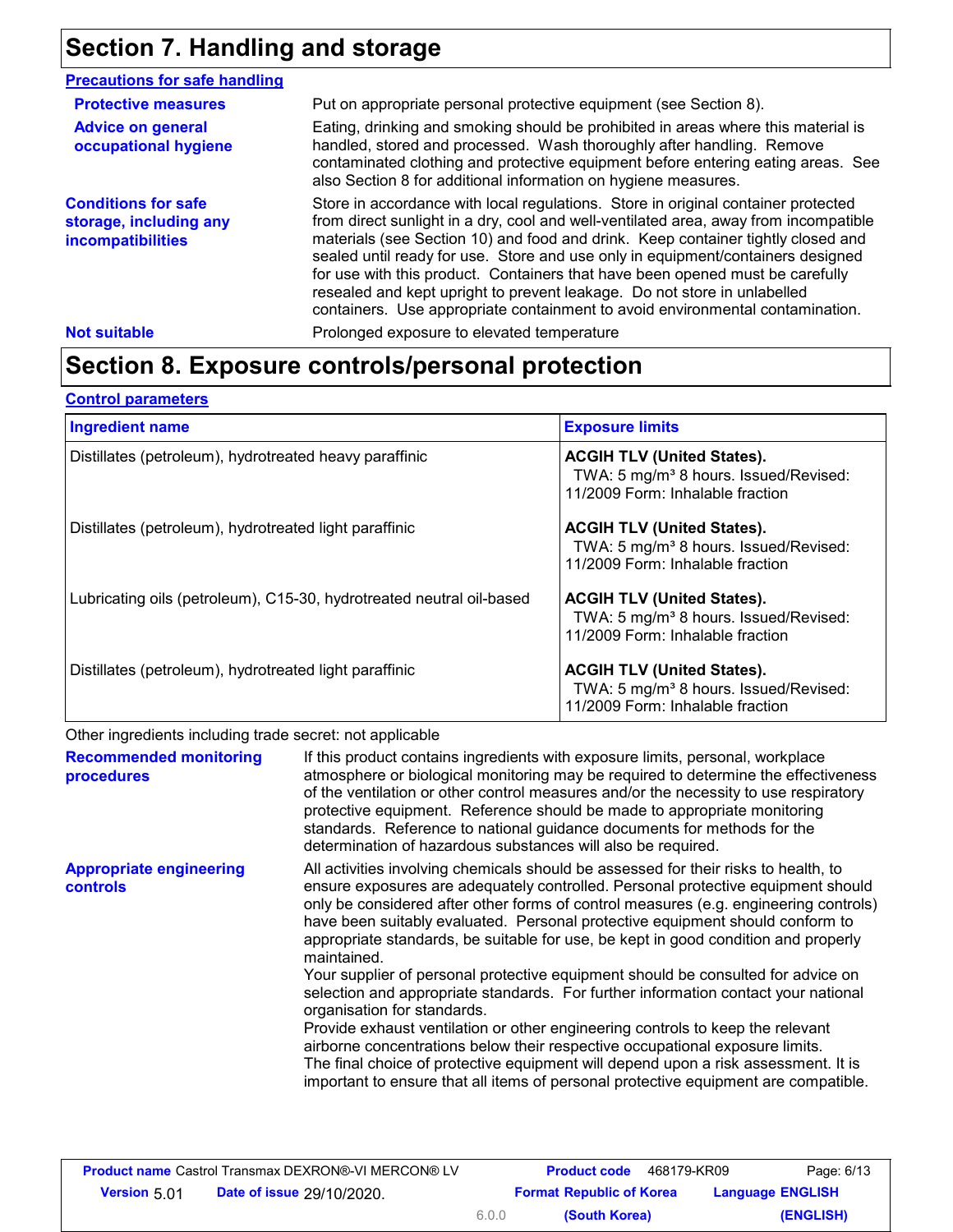#### **Section 8. Exposure controls/personal protection**

| <b>Environmental exposure</b><br>controls | Emissions from ventilation or work process equipment should be checked to ensure<br>they comply with the requirements of environmental protection legislation. In some<br>cases, fume scrubbers, filters or engineering modifications to the process<br>equipment will be necessary to reduce emissions to acceptable levels.                                                                                                                                                                                                                                                                                                                                                                                                                                                                   |
|-------------------------------------------|-------------------------------------------------------------------------------------------------------------------------------------------------------------------------------------------------------------------------------------------------------------------------------------------------------------------------------------------------------------------------------------------------------------------------------------------------------------------------------------------------------------------------------------------------------------------------------------------------------------------------------------------------------------------------------------------------------------------------------------------------------------------------------------------------|
| <b>Personal protective equipment</b>      |                                                                                                                                                                                                                                                                                                                                                                                                                                                                                                                                                                                                                                                                                                                                                                                                 |
| <b>Respiratory protection</b>             | In case of insufficient ventilation, wear suitable respiratory equipment.<br>The correct choice of respiratory protection depends upon the chemicals being<br>handled, the conditions of work and use, and the condition of the respiratory<br>equipment. Safety procedures should be developed for each intended application.<br>Respiratory protection equipment should therefore be chosen in consultation with<br>the supplier/manufacturer and with a full assessment of the working conditions.                                                                                                                                                                                                                                                                                           |
| <b>Eye protection</b>                     | Safety glasses with side shields.                                                                                                                                                                                                                                                                                                                                                                                                                                                                                                                                                                                                                                                                                                                                                               |
| <b>Hand protection</b>                    | Wear protective gloves if prolonged or repeated contact is likely. Wear chemical<br>resistant gloves. Recommended: Nitrile gloves. The correct choice of protective<br>gloves depends upon the chemicals being handled, the conditions of work and use,<br>and the condition of the gloves (even the best chemically resistant glove will break<br>down after repeated chemical exposures). Most gloves provide only a short time of<br>protection before they must be discarded and replaced. Because specific work<br>environments and material handling practices vary, safety procedures should be<br>developed for each intended application. Gloves should therefore be chosen in<br>consultation with the supplier/manufacturer and with a full assessment of the<br>working conditions. |
| <b>Skin protection</b>                    | Use of protective clothing is good industrial practice.<br>Personal protective equipment for the body should be selected based on the task<br>being performed and the risks involved and should be approved by a specialist<br>before handling this product.<br>Cotton or polyester/cotton overalls will only provide protection against light<br>superficial contamination that will not soak through to the skin. Overalls should be<br>laundered on a regular basis. When the risk of skin exposure is high (e.g. when<br>cleaning up spillages or if there is a risk of splashing) then chemical resistant aprons<br>and/or impervious chemical suits and boots will be required.                                                                                                           |
| <b>Hygiene measures</b>                   | Wash hands, forearms and face thoroughly after handling chemical products, before<br>eating, smoking and using the lavatory and at the end of the working period.<br>Appropriate techniques should be used to remove potentially contaminated clothing.<br>Wash contaminated clothing before reusing. Ensure that eyewash stations and<br>safety showers are close to the workstation location.                                                                                                                                                                                                                                                                                                                                                                                                 |

### **Section 9. Physical and chemical properties**

| <b>Appearance</b>                               |                                                               |
|-------------------------------------------------|---------------------------------------------------------------|
| <b>Physical state</b>                           | Liquid.                                                       |
| <b>Colour</b>                                   | Red.                                                          |
| <b>Odour</b>                                    | Not available.                                                |
| <b>Odour threshold</b>                          | Not available.                                                |
| рH                                              | Not available.                                                |
| <b>Melting/freezing point</b>                   | Not available.                                                |
| <b>Boiling point/boiling range</b>              | Not available.                                                |
| <b>Flash point</b>                              | Open cup: $>214^{\circ}$ C ( $>417.2^{\circ}$ F) [Cleveland.] |
| <b>Evaporation rate</b>                         | Not available.                                                |
| <b>Flammability (solid, gas)</b>                | Not available.                                                |
|                                                 | Not applicable. Based on - Physical state                     |
| Lower and upper explosive<br>(flammable) limits | Not available.                                                |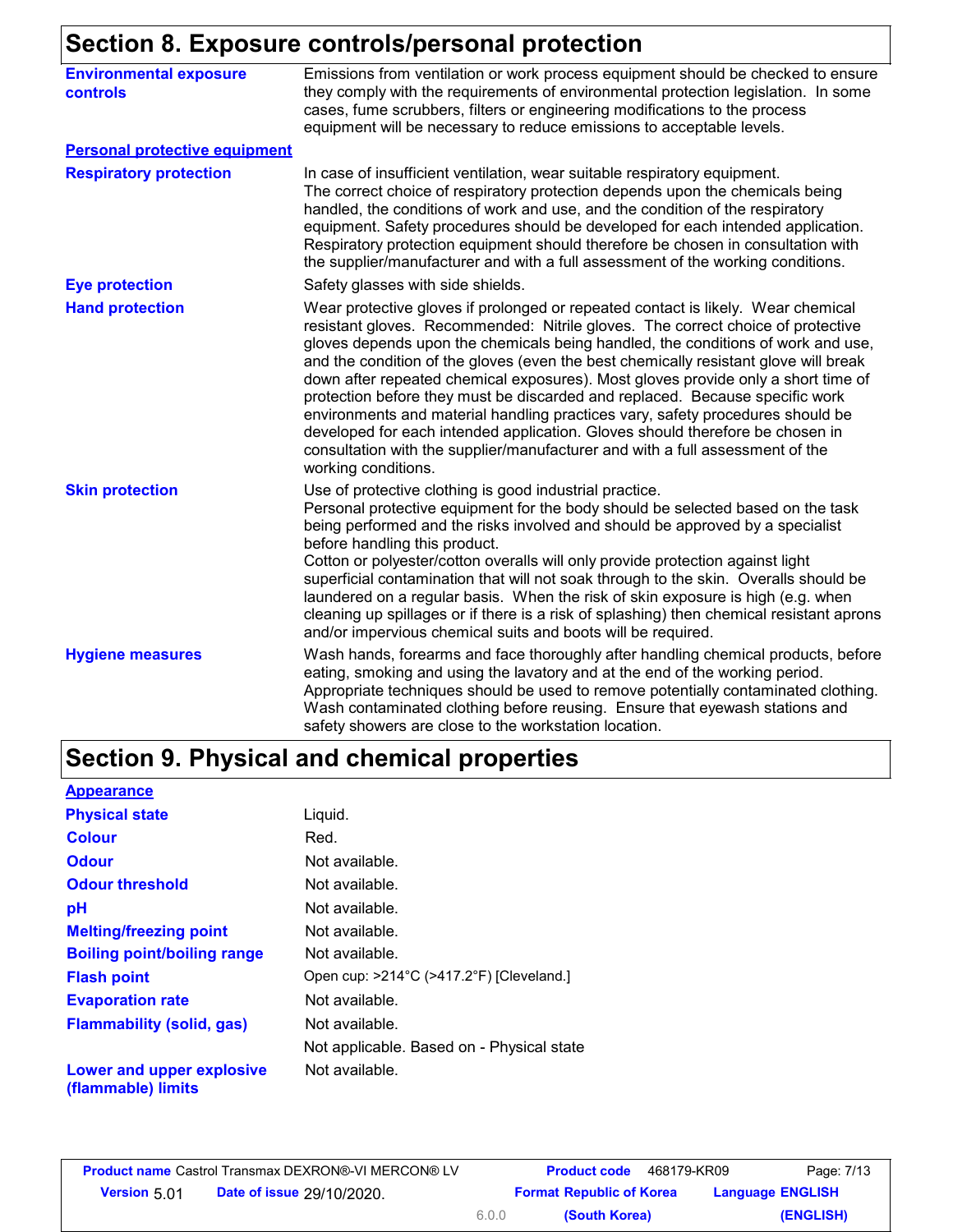## **Section 9. Physical and chemical properties**

| <b>Vapour pressure</b>                            | Not available.                                                                                                                           |
|---------------------------------------------------|------------------------------------------------------------------------------------------------------------------------------------------|
| <b>Solubility</b>                                 | insoluble in water.                                                                                                                      |
| <b>Vapour density</b>                             | Not available.                                                                                                                           |
| <b>Relative density</b>                           | Not available.                                                                                                                           |
| <b>Density</b>                                    | $\leq$ 1000 kg/m <sup>3</sup> (<1 g/cm <sup>3</sup> ) at 15 <sup>°</sup> C                                                               |
| <b>Partition coefficient: n-</b><br>octanol/water | Not available.                                                                                                                           |
| <b>Auto-ignition temperature</b>                  | Not available.                                                                                                                           |
| <b>Decomposition temperature</b>                  | Not available.                                                                                                                           |
| <b>Viscosity</b>                                  | Kinematic: 29.32 mm <sup>2</sup> /s (29.32 cSt) at $40^{\circ}$ C<br>Kinematic: 5.6 to 6.2 mm <sup>2</sup> /s (5.6 to 6.2 cSt) at 100 °C |
| <b>Molecular weight</b>                           | Not applicable as it is a mixture                                                                                                        |

# **Section 10. Stability and reactivity**

| <b>Chemical stability</b>                    | The product is stable.                                                                                                                                                     |
|----------------------------------------------|----------------------------------------------------------------------------------------------------------------------------------------------------------------------------|
| <b>Possibility of hazardous</b><br>reactions | Under normal conditions of storage and use, hazardous reactions will not occur.<br>Under normal conditions of storage and use, hazardous polymerisation will not<br>occur. |
| <b>Conditions to avoid</b>                   | Avoid all possible sources of ignition (spark or flame).                                                                                                                   |
| <b>Incompatible materials</b>                | Reactive or incompatible with the following materials: oxidising materials.                                                                                                |
| <b>Hazardous decomposition</b><br>products   | Under normal conditions of storage and use, hazardous decomposition products<br>should not be produced.                                                                    |

### **Section 11. Toxicological information**

| Information on likely routes of<br>exposure | Routes of entry anticipated: Dermal, Inhalation.                                                                            |
|---------------------------------------------|-----------------------------------------------------------------------------------------------------------------------------|
| <b>Acute toxicity</b>                       |                                                                                                                             |
| <b>Inhalation</b>                           | Vapour inhalation under ambient conditions is not normally a problem due to low<br>vapour pressure.                         |
| <b>Ingestion</b>                            | No known significant effects or critical hazards.                                                                           |
| <b>Skin contact</b>                         | Defatting to the skin. May cause skin dryness and irritation.                                                               |
| <b>Eye contact</b>                          | No known significant effects or critical hazards.                                                                           |
|                                             | Symptoms related to the physical, chemical and toxicological characteristics                                                |
| <b>Inhalation</b>                           | May be harmful by inhalation if exposure to vapour, mists or fumes resulting from<br>thermal decomposition products occurs. |
| <b>Ingestion</b>                            | No specific data.                                                                                                           |
| <b>Skin</b>                                 | Adverse symptoms may include the following:<br>irritation<br>dryness<br>cracking                                            |
| <b>Eyes</b>                                 | No specific data.                                                                                                           |

#### **Delayed and immediate effects as well as chronic effects from short and long-term exposure**

| <b>Product/ingredient</b><br>name                                | <b>Test</b> | <b>Species</b> | <b>Result</b>             | <b>Exposure</b> | <b>Remarks</b> |
|------------------------------------------------------------------|-------------|----------------|---------------------------|-----------------|----------------|
| 2-(2-heptadec-8-enyl- LD50 Oral<br>2-imidazolin-1-yl)<br>ethanol |             | Rat            | 500 to 5000 mg/ $-$<br>kg |                 | -              |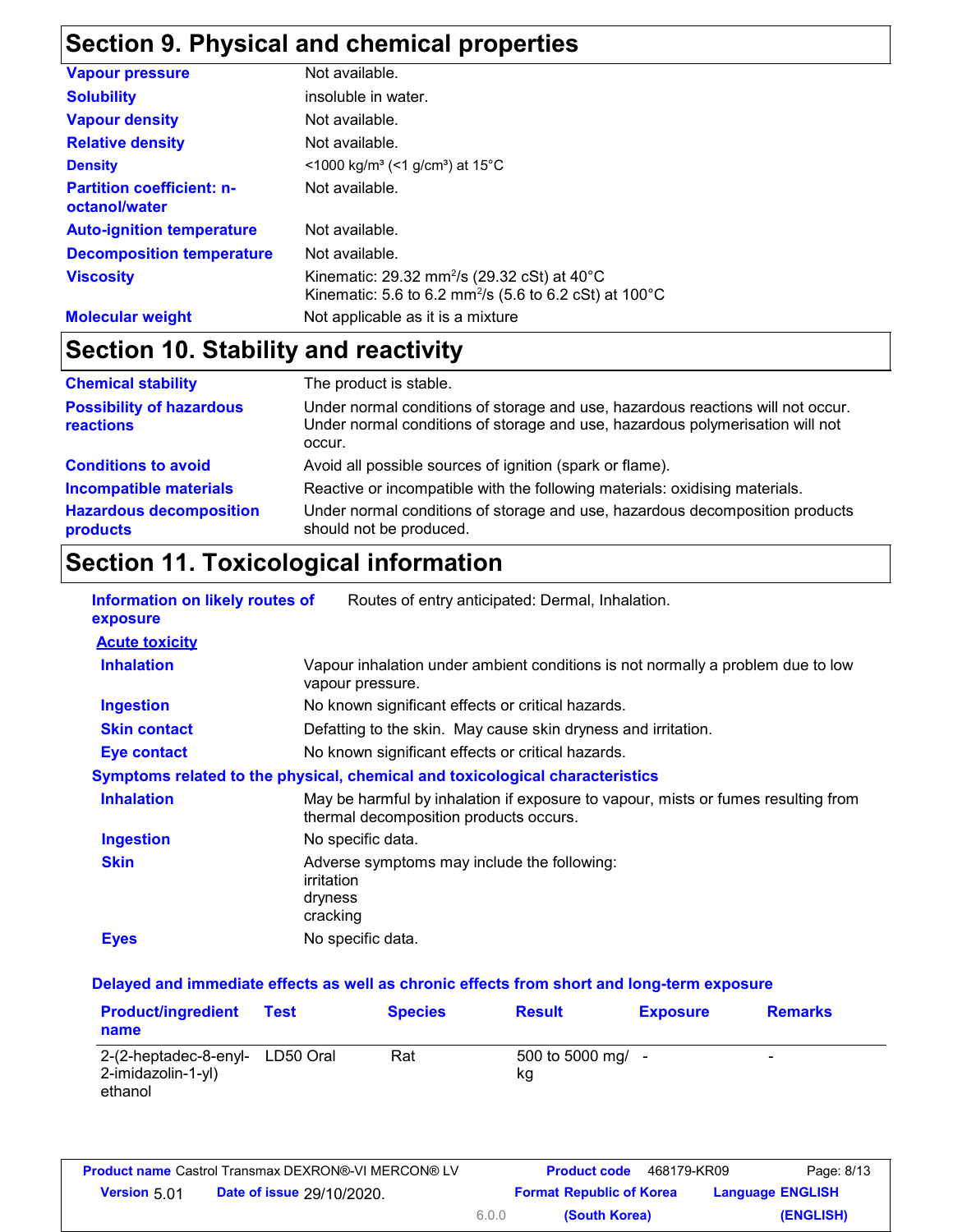# **Section 11. Toxicological information**

| <b>Irritation/Corrosion</b>                                                         |                                                   |                          |                       |                                                 |
|-------------------------------------------------------------------------------------|---------------------------------------------------|--------------------------|-----------------------|-------------------------------------------------|
| <b>Product/ingredient name</b>                                                      | <b>Test authority / Test Species</b><br>number    |                          | <b>Route / Result</b> | <b>Remarks</b><br>Conc.                         |
| Not available for product<br>and all ingredients.                                   |                                                   |                          |                       |                                                 |
| <b>Skin corrosion or irritation</b>                                                 | Not available for product<br>and all ingredients. |                          |                       |                                                 |
| Serious eye damage/eye<br><b>irritation</b>                                         | Not available for product<br>and all ingredients. |                          |                       |                                                 |
| <b>Respiratory Irritation</b>                                                       | Not available for product<br>and all ingredients. |                          |                       |                                                 |
| <b>Sensitisation</b>                                                                |                                                   |                          |                       |                                                 |
| <b>Respiratory Sensitisation</b>                                                    | Not available for product<br>and all ingredients. |                          |                       |                                                 |
| <b>Skin Sensitisation</b>                                                           | Not available for product<br>and all ingredients. |                          |                       |                                                 |
| <b>Product/ingredient name</b>                                                      | <b>Route of</b><br>exposure                       | <b>Species</b>           | <b>Result</b>         | <b>Remarks</b>                                  |
| Not available for product<br>and all ingredients.                                   |                                                   |                          |                       |                                                 |
| <b>CMR - ISHA Article 42 Public Notice No 2016-41 Occupational Exposure Limits</b>  |                                                   |                          |                       |                                                 |
| <b>Product/ingredient name</b>                                                      |                                                   | <b>CAS number</b>        | <b>Classification</b> |                                                 |
| Not available for product                                                           |                                                   |                          |                       |                                                 |
| and all ingredients.                                                                |                                                   |                          |                       |                                                 |
| <b>Carcinogenicity</b>                                                              |                                                   |                          |                       |                                                 |
| Not available for product<br>and all ingredients.                                   |                                                   |                          |                       |                                                 |
| <b>Germ cell mutagenicity</b>                                                       |                                                   |                          |                       |                                                 |
|                                                                                     |                                                   |                          |                       |                                                 |
| <b>Product/ingredient name</b><br>Not available for product<br>and all ingredients. | <b>Test</b>                                       | <b>Experiment</b>        | <b>Result</b>         | <b>Remarks</b>                                  |
| <b>Reproductive toxicity</b>                                                        |                                                   |                          |                       |                                                 |
| <b>Product</b><br>ingredient name                                                   | <b>Test detail</b><br><b>Species</b>              | <b>Exposure</b><br>toxin | toxicity              | <b>Developmental Maternal Fertility Remarks</b> |
| Not available for product<br>and all ingredients.                                   |                                                   |                          |                       |                                                 |
| <b>Teratogenicity</b>                                                               | No known significant effects or critical hazards. |                          |                       |                                                 |
| <b>Developmental effects</b>                                                        | No known significant effects or critical hazards. |                          |                       |                                                 |
| <b>Fertility effects</b>                                                            | No known significant effects or critical hazards. |                          |                       |                                                 |
| <b>Specific target organ toxicity (single exposure)</b>                             |                                                   |                          |                       |                                                 |
| Not available for product<br>and all ingredients.                                   |                                                   |                          |                       |                                                 |
| <b>Specific target organ toxicity (repeated exposure)</b>                           |                                                   |                          |                       |                                                 |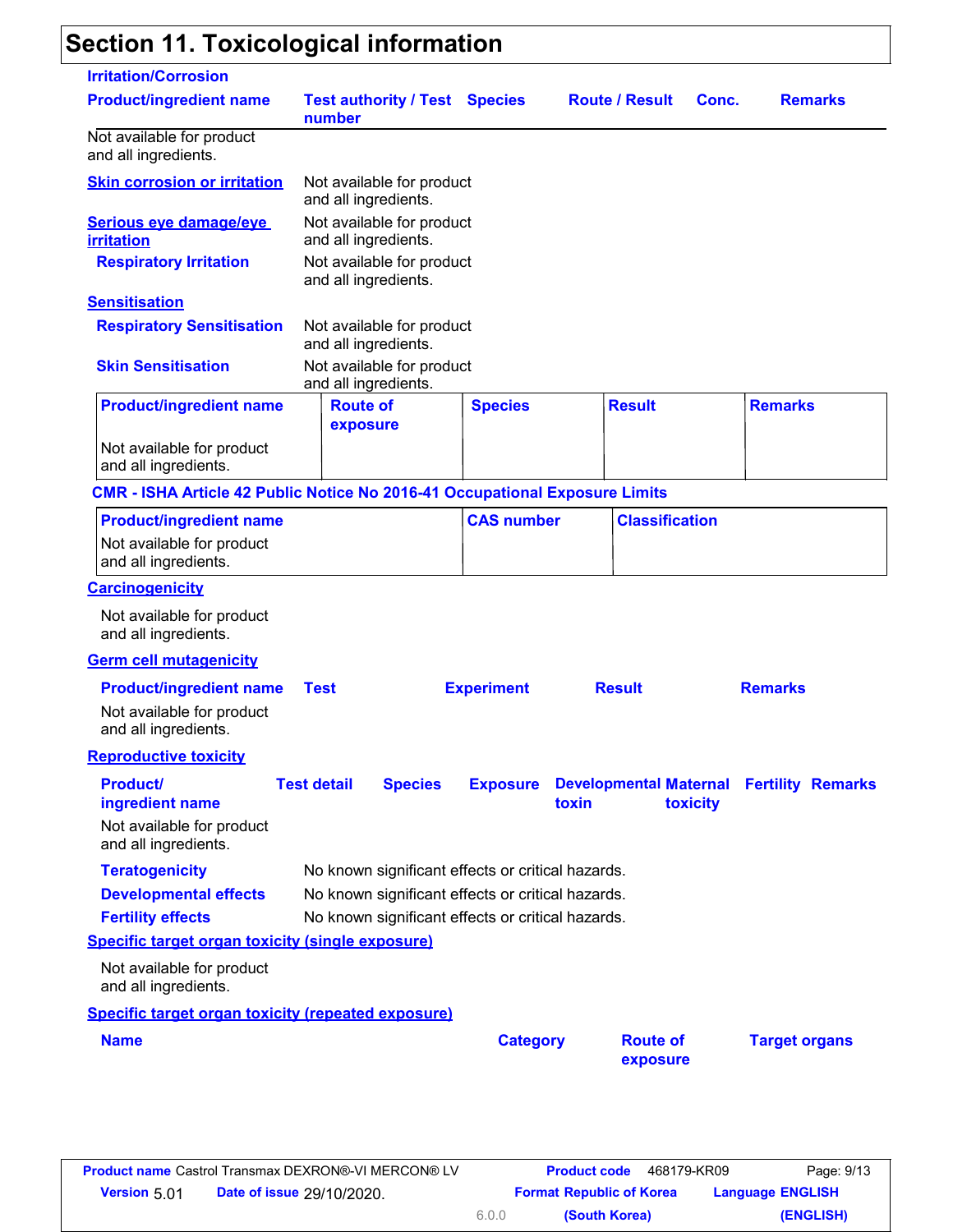| <b>Section 11. Toxicological information</b>                                                                                   |                                                                          |            |               |                                                                                |  |
|--------------------------------------------------------------------------------------------------------------------------------|--------------------------------------------------------------------------|------------|---------------|--------------------------------------------------------------------------------|--|
| 2-(2-heptadec-8-enyl-2-imidazolin-1-yl)ethanol                                                                                 |                                                                          | Category 2 | Oral          | digestive system<br>and thymus                                                 |  |
| <b>Potential chronic health effects</b>                                                                                        |                                                                          |            |               |                                                                                |  |
| <b>General</b>                                                                                                                 | No known significant effects or critical hazards.                        |            |               |                                                                                |  |
| <b>Carcinogenicity</b>                                                                                                         | No known significant effects or critical hazards.                        |            |               |                                                                                |  |
| <b>Mutagenicity</b>                                                                                                            | No known significant effects or critical hazards.                        |            |               |                                                                                |  |
| <b>Aspiration hazard</b>                                                                                                       |                                                                          |            |               |                                                                                |  |
| <b>Name</b>                                                                                                                    |                                                                          |            | <b>Result</b> |                                                                                |  |
| Distillates (petroleum), hydrotreated light paraffinic<br>Lubricating oils (petroleum), C15-30, hydrotreated neutral oil-based |                                                                          |            |               | <b>ASPIRATION HAZARD - Category 1</b><br><b>ASPIRATION HAZARD - Category 1</b> |  |
| <b>Other information</b>                                                                                                       | Not available.                                                           |            |               |                                                                                |  |
| <b>Section 12. Ecological information</b>                                                                                      |                                                                          |            |               |                                                                                |  |
| <b>Ecotoxicity</b>                                                                                                             | No known significant effects or critical hazards.                        |            |               |                                                                                |  |
| Persistence/degradability                                                                                                      |                                                                          |            |               |                                                                                |  |
| Not expected to be rapidly degradable.                                                                                         |                                                                          |            |               |                                                                                |  |
| <b>Mobility in soil</b>                                                                                                        | Spillages may penetrate the soil causing ground water contamination.     |            |               |                                                                                |  |
| <b>Bioaccumulative potential</b>                                                                                               | This product is not expected to bioaccumulate through food chains in the |            |               |                                                                                |  |

|                                     | environment.                                                                                                              |
|-------------------------------------|---------------------------------------------------------------------------------------------------------------------------|
| <b>Other adverse effects</b>        | No known significant effects or critical hazards.                                                                         |
| <b>Other ecological information</b> | Spills may form a film on water surfaces causing physical damage to organisms.<br>Oxygen transfer could also be impaired. |

## **Section 13. Disposal considerations**

| <b>Disposal methods</b>     | The generation of waste should be avoided or minimised wherever possible.<br>Disposal of this product, solutions and any by-products should at all times comply<br>with the requirements of environmental protection and waste disposal legislation<br>and any regional local authority requirements. Dispose of surplus and non-<br>recyclable products via a licensed waste disposal contractor. Waste should not be<br>disposed of untreated to the sewer unless fully compliant with the requirements of<br>all authorities with jurisdiction. Waste packaging should be recycled. Incineration or<br>landfill should only be considered when recycling is not feasible. |
|-----------------------------|------------------------------------------------------------------------------------------------------------------------------------------------------------------------------------------------------------------------------------------------------------------------------------------------------------------------------------------------------------------------------------------------------------------------------------------------------------------------------------------------------------------------------------------------------------------------------------------------------------------------------------------------------------------------------|
| <b>Disposal precautions</b> | This material and its container must be disposed of in a safe way. Empty containers<br>or liners may retain some product residues. Avoid dispersal of spilt material and<br>runoff and contact with soil, waterways, drains and sewers.                                                                                                                                                                                                                                                                                                                                                                                                                                      |

# **Section 14. Transport information**

|                                         | <b>IMDG</b>              | <b>IATA</b>    |
|-----------------------------------------|--------------------------|----------------|
| A. UN number                            | Not regulated.           | Not regulated. |
| <b>B. UN proper</b><br>shipping name    | $\overline{\phantom{0}}$ |                |
| <b>C. Transport</b><br>hazard class(es) |                          | ۰              |
|                                         |                          |                |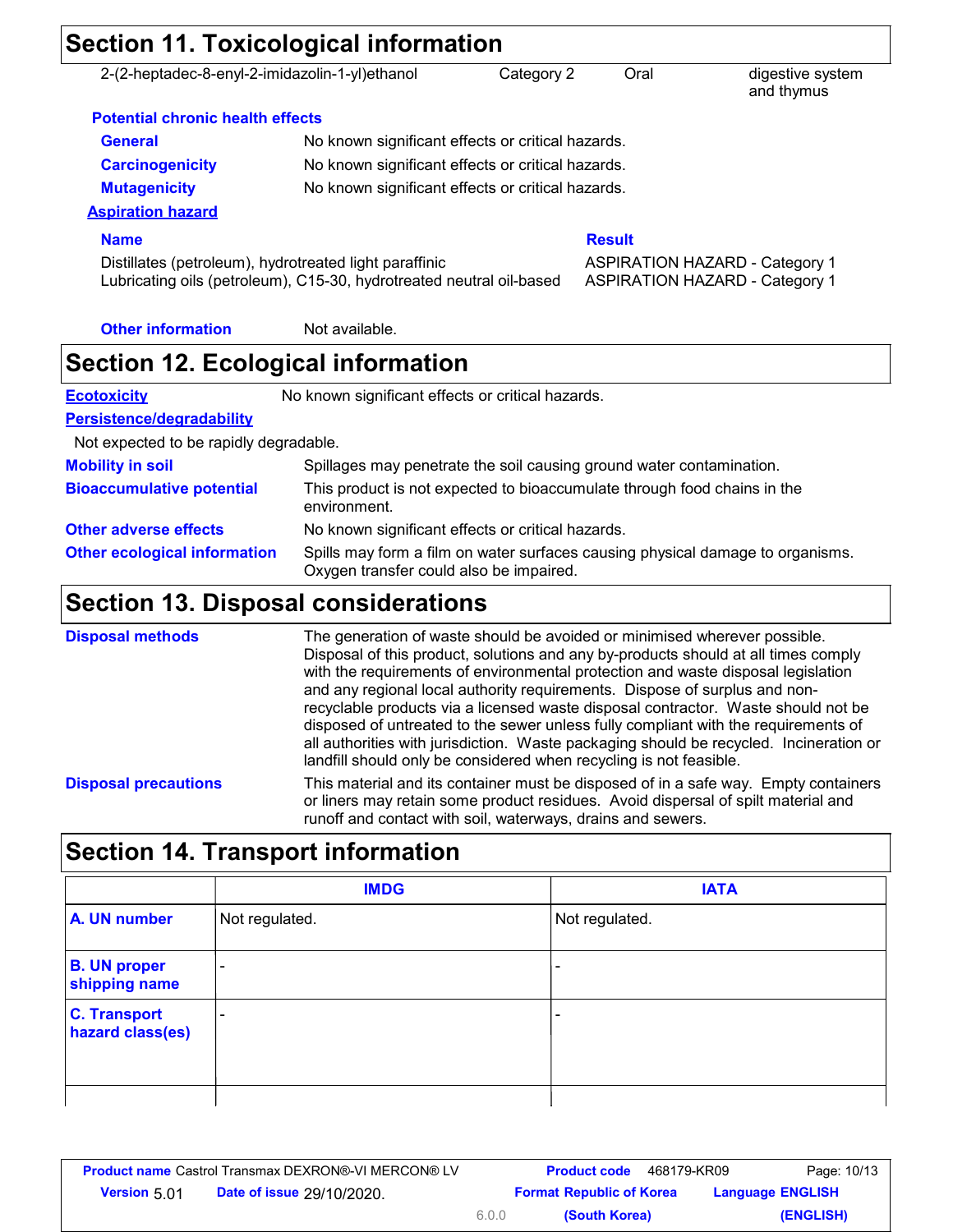|                                                                                                                                                           |     | <b>Section 14. Transport information</b>                                                                                       |                                                                                      |
|-----------------------------------------------------------------------------------------------------------------------------------------------------------|-----|--------------------------------------------------------------------------------------------------------------------------------|--------------------------------------------------------------------------------------|
| <b>D. Packing group</b>                                                                                                                                   |     |                                                                                                                                | L,                                                                                   |
| <b>E. Environmental</b><br>hazards                                                                                                                        | No. |                                                                                                                                | No.                                                                                  |
| <b>F. Additional</b><br>information                                                                                                                       |     |                                                                                                                                |                                                                                      |
| <b>Special precautions for user</b>                                                                                                                       |     | Not available.                                                                                                                 |                                                                                      |
|                                                                                                                                                           |     | <b>Section 15. Regulatory information</b>                                                                                      |                                                                                      |
| <b>Requlation according to ISHA</b>                                                                                                                       |     |                                                                                                                                |                                                                                      |
| <b>ISHA article 37 (Harmful</b><br>substances prohibited<br>from manufacture)                                                                             |     | None of the components are listed.                                                                                             |                                                                                      |
| <b>ISHA article 38 (Harmful</b><br>substances requiring<br>permission)                                                                                    |     | None of the components are listed.                                                                                             |                                                                                      |
|                                                                                                                                                           |     | <b>Exposure Limits of Chemical Substances and Physical Factors</b>                                                             |                                                                                      |
| The following components have an OEL:<br>Distillates (petroleum), hydrotreated light paraffinic<br>Distillates (petroleum), hydrotreated light paraffinic |     | Distillates (petroleum), hydrotreated heavy paraffinic<br>Lubricating oils (petroleum), C15-30, hydrotreated neutral oil-based |                                                                                      |
| <b>ISHA Enforcement Regs</b><br><b>Annex 11-3 (Exposure</b><br>standards established for<br>harmful factors)                                              |     | None of the components are listed.                                                                                             |                                                                                      |
| <b>ISHA Enforcement Regs</b><br><b>Annex 11-5 (Harmful</b><br>factors subject to Work<br><b>Environment</b><br><b>Measurement</b> )                       |     | None of the components are listed.                                                                                             |                                                                                      |
| <b>ISHA Enforcement Regs</b><br><b>Annex 12-2 (Harmful</b><br><b>Factors Subject to Special</b><br><b>Health Check-up)</b>                                |     | mineral, Oil mist, mineral                                                                                                     | The following components are listed: Oil mist, mineral, Oil mist, mineral, Oil mist, |
| <b>Standard of Industrial</b><br><b>Safety and Health Annex</b><br><b>12 (Hazardous substances</b><br>subject to control)                                 |     | None of the components are listed.                                                                                             |                                                                                      |
| <b>Regulation according to Chemicals Control Act</b>                                                                                                      |     |                                                                                                                                |                                                                                      |
| <b>CCA Article 20 Toxic</b><br><b>Chemicals (K-Reach</b><br><b>Article 20)</b>                                                                            |     | Not applicable                                                                                                                 |                                                                                      |
| <b>CCA Article 18 Prohibited</b><br>(K-Reach Article 27)                                                                                                  |     | None of the components are listed.                                                                                             |                                                                                      |
| <b>CCA Article 20 Restricted</b><br>(K-Reach Article 27)                                                                                                  |     | None of the components are listed.                                                                                             |                                                                                      |
| <b>CCA Article 11 (TRI)</b>                                                                                                                               |     | None of the components are listed.                                                                                             |                                                                                      |
| <b>CCA Article 39 (Accident</b><br><b>Precaution Chemicals)</b>                                                                                           |     | None of the components are listed.                                                                                             |                                                                                      |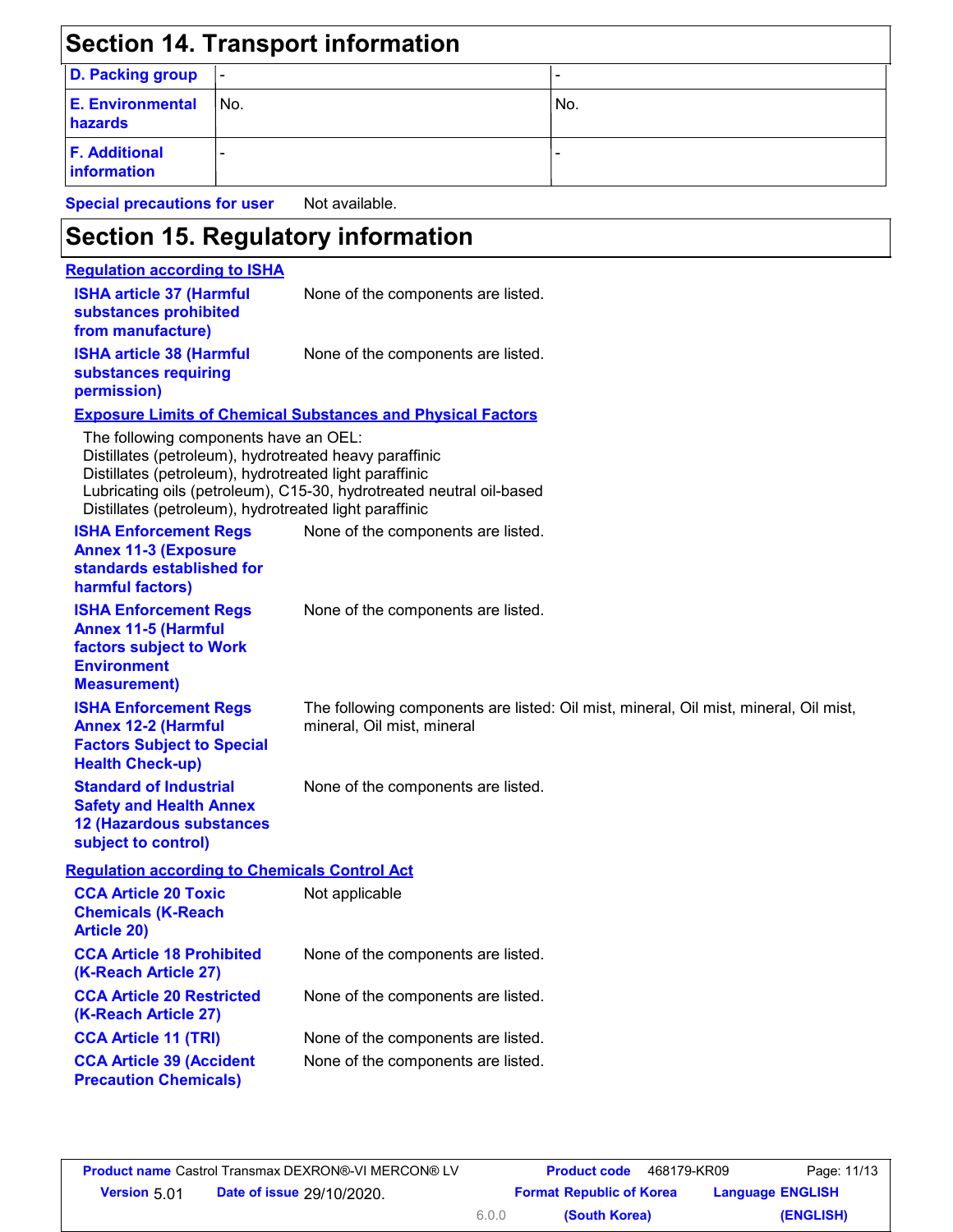## **Section 15. Regulatory information**

| <b>Dangerous Materials</b>   | Class: Class 4 - Flammable Liquid                               |
|------------------------------|-----------------------------------------------------------------|
| <b>Safety Management Act</b> | <b>Item:</b> 6. Class 4 petroleums                              |
|                              | Threshold: 6000 L                                               |
|                              | Danger category: III                                            |
|                              | <b>Signal word:</b> Contact with sources of ignition prohibited |
| <b>Wastes regulation</b>     | Designated Waste                                                |

| <b>Requlation according to other foreign laws</b> |                                                                                                          |
|---------------------------------------------------|----------------------------------------------------------------------------------------------------------|
| <b>Australia inventory (AICS)</b>                 | All components are listed or exempted.                                                                   |
| <b>Canada inventory</b>                           | All components are listed or exempted.                                                                   |
| <b>China inventory (IECSC)</b>                    | All components are listed or exempted.                                                                   |
| <b>REACH Status</b>                               | For the REACH status of this product please consult your company contact, as<br>identified in Section 1. |
| <b>Japan inventory (ENCS)</b>                     | At least one component is not listed.                                                                    |
| <b>Korea inventory (KECI)</b>                     | All components are listed or exempted.                                                                   |
| <b>Philippines inventory</b><br>(PICCS)           | All components are listed or exempted.                                                                   |
| <b>Taiwan inventory (TCSI)</b>                    | All components are listed or exempted.                                                                   |
| <b>United States inventory</b>                    | All components are active or exempted.                                                                   |

## **Section 16. Other information**

**(TSCA 8b)**

| <b>History</b>                                          |                                                                                                                                                                                                                                                                                                                                                                                                                                                                                                                                                                                                                                                                                                                                                                                                                                                                                                                                                                                                                                                                                                                                                                                                                                                                                                                                                                                                 |
|---------------------------------------------------------|-------------------------------------------------------------------------------------------------------------------------------------------------------------------------------------------------------------------------------------------------------------------------------------------------------------------------------------------------------------------------------------------------------------------------------------------------------------------------------------------------------------------------------------------------------------------------------------------------------------------------------------------------------------------------------------------------------------------------------------------------------------------------------------------------------------------------------------------------------------------------------------------------------------------------------------------------------------------------------------------------------------------------------------------------------------------------------------------------------------------------------------------------------------------------------------------------------------------------------------------------------------------------------------------------------------------------------------------------------------------------------------------------|
| <b>Source of Information</b>                            | Sources of key data used to compile the Safety Data Sheet: Hazard assessment<br>review data, toxicological reviews, and product physical properties; component<br>supplier hazard communication data; and other publically available resources.                                                                                                                                                                                                                                                                                                                                                                                                                                                                                                                                                                                                                                                                                                                                                                                                                                                                                                                                                                                                                                                                                                                                                 |
| <b>Date first prepared</b>                              | 20/07/2018                                                                                                                                                                                                                                                                                                                                                                                                                                                                                                                                                                                                                                                                                                                                                                                                                                                                                                                                                                                                                                                                                                                                                                                                                                                                                                                                                                                      |
| <b>Number of revisions and</b><br>date of last revision | 5.01 29/10/2020.                                                                                                                                                                                                                                                                                                                                                                                                                                                                                                                                                                                                                                                                                                                                                                                                                                                                                                                                                                                                                                                                                                                                                                                                                                                                                                                                                                                |
| <b>Prepared by</b>                                      | <b>Product Stewardship</b>                                                                                                                                                                                                                                                                                                                                                                                                                                                                                                                                                                                                                                                                                                                                                                                                                                                                                                                                                                                                                                                                                                                                                                                                                                                                                                                                                                      |
| <b>Key to abbreviations</b>                             | AMP = Acceptable Maximum Peak<br>ACGIH = American Conference of Governmental Industrial Hygienists, an agency<br>that promulgates exposure standards.<br>ADG = Australian Code for the Transport of Dangerous Goods by Road and Rail<br>ADG Code = Australian Code for the Transport of Dangerous Goods by Road and<br>Rail<br>CAS Number = Chemical Abstracts Service Registry Number<br>HAZCHEM Code = Emergency action code of numbers and letters which gives<br>information to emergency services. Its use is required by the ADG Code for<br>Dangerous Goods in bulk.<br>ICAO = International Civil Aviation Organization.<br>IATA = International Air Transport Association, the organization promulgating rules<br>governing shipment of goods by air.<br>IMDG = International Maritime Organization Rules, rules governing shipment of<br>goods by water.<br>IP 346 = A chemical screening assay for dermal toxicity. The European<br>Commission has recommended that Method IP 346 be used as the basis for<br>labelling certain lubricant oil base stocks for carcinogenicity. The EU Commission<br>has stipulated that the classification as a carcinogen need not apply if it can be<br>shown that the substance contains less than 3% DMSO extract as measured by IP<br>346. (See Note L, European Commission Directive 67/548/EEC as amended and<br>adapted.) DMSO is a solvent. |